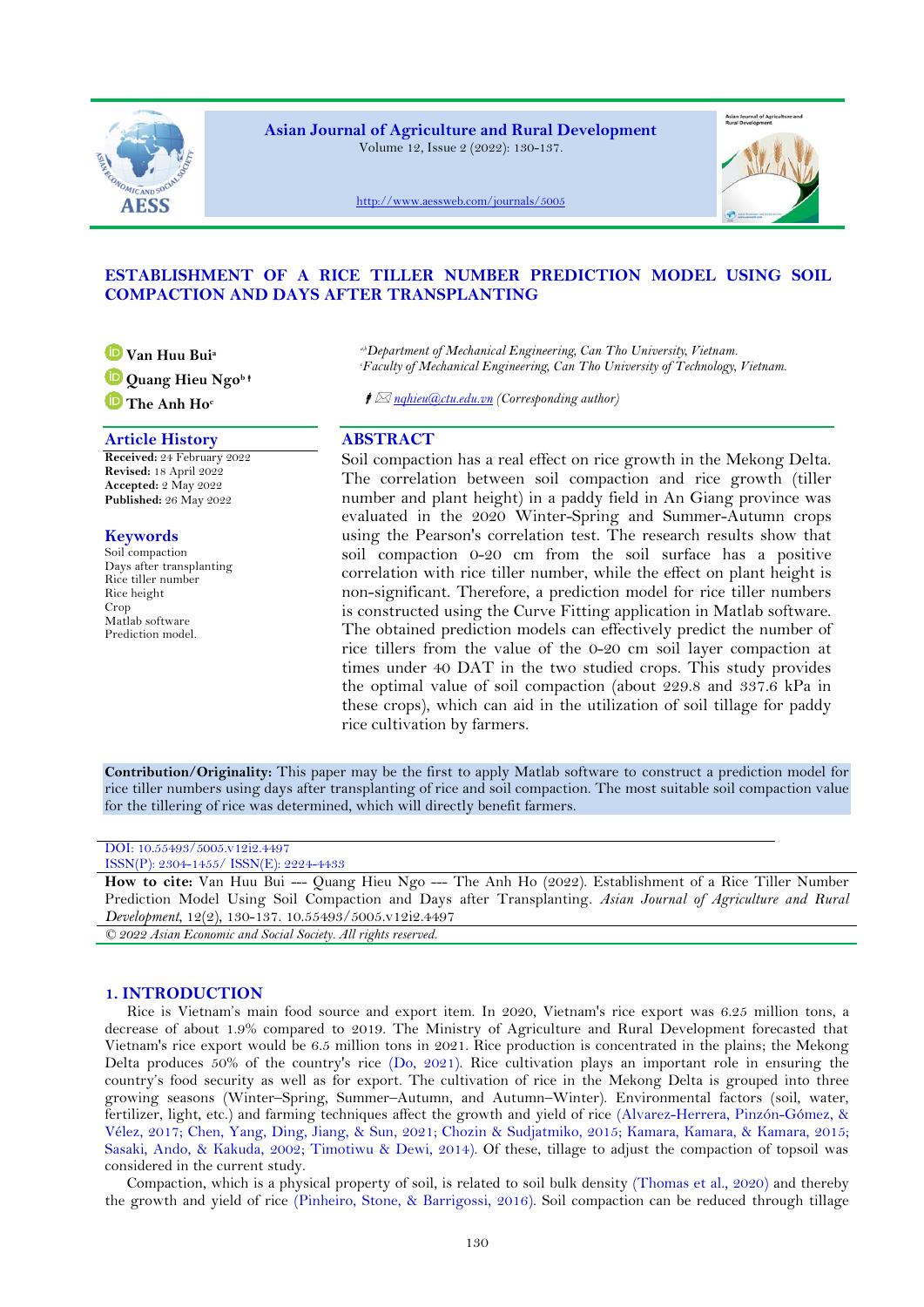measures, biochar application, and crop rotation. Tillage is a useful method for improving the physical conditions of paddy soil and the growth and yield of rice. The maximum tiller number and plant height in conventional tillage transplanting have been shown to be higher than that in no-tillage transplanting [\(Badshah, Naimei, Zou, Ibrahim, &](#page-6-4)  [Wang, 2014\)](#page-6-4).

In recent years, the relationships between biochar or fertilizer application, soil properties, and rice growth have been of interest to researchers. Based on the straw management of paddy fields, a recent study by [Saothongnoi,](#page-7-5)  [Amkha, Inubushi, and Smakgahn \(2014\)](#page-7-5) pointed out that soil without rice straw ash or rice straw incorporation has a relation to rice tiller number. A suitable rate of rice straw biochar application to the soil results in increasing plant height and rice tiller number [\(Kamara et al., 2015\)](#page-7-0). Similarly, [Chen et al. \(2021\)](#page-6-2) and [Paiman and Effendy \(2020\)](#page-7-6) reported that the application of biochar to paddy soil has a significant effect on leaf area, plant height, tiller number, and rice yield. A study by [Sasaki et al. \(2002\)](#page-7-1) in Tsurlloka city, Japan, in 1998 and 1999, showed that the amount of ammonium nitrogen (NH<sup>4</sup> <sup>+</sup>-N) in a paddy soil layer of 0–10 cm significantly affects the tiller number 20 days after transplanting. According to [Khan and Qasim \(2007\)](#page-7-7), zinc (Zn) fertilizer content significantly affects plant height, tiller number, spikelet number, 1000-paddy weight, straw yield, and paddy yield of IRRI-6 rice. In particular, the application of 10 kg Zn per hectare is an optimum value for the growth and yield components, as demonstrated with the Least Significant Difference test method. A study by [Anggria, Husnain, Sato, and Masunaga \(2017\)](#page-6-5) also indicated that the rice height at 36 days after transplanting is significantly affected by the rates of silicon (Si) and phosphorus (P) in the soil. The main stem, early-emerging tillers, and late-emerging tillers of rice are affected by the rate of nitrogen (N) fertilizer application [\(Wang et al., 2017\)](#page-7-8). According to the results of [Alvarez-Herrera et al. \(2017\)](#page-6-1), the double sigmoid logistic model is suitable for estimating rice height according to days after emergence and the maximum value of the rice height in time. The level of N and Si in the soil has a significant effect on the tiller number of rice. The rate of N supply significantly affects the grain yield of rice when planted at high and low densities. The rice tiller number increases with an increasing rate of N supply up to a suitable value based on plant density [\(Tian et](#page-7-9)  [al., 2017\)](#page-7-9). The level of Si and manganese (Mn) supply in soil positively impacts the productive tiller number of rice [\(Timotiwu & Dewi, 2014\)](#page-7-2). The growth and yield of rice planted in swamp soil with water levels ranging from 0 to 20 cm above the soil surface was observed by [Chozin and Sudjatmiko \(2015\)](#page-6-3). Here, the tiller number, productive tiller number, and grain number per panicle positively affect the grain yield of rice.

Furthermore, a recent study reported that productive tillers per hill increased under increasing seeding spacing for two different soil fertility levels [\(Wang et al., 2014\)](#page-7-10). However, the rice tiller number is negatively correlated with soil electrical conductivity [\(Purnomo, Hashidoko, Hasegawa, & Osaki, 2018\)](#page-7-11). [Kumar, Quick, Barrios, Cruz, and](#page-7-12)  [Dingkuhn \(2017\)](#page-7-12) pointed out that an atmospheric  $CO<sub>2</sub>$  of 780 ppmv provides good conditions for producing the maximum rice tiller number. [Huang et al. \(2013\)](#page-7-13) observed that early season and high plant density positively impact the tiller number of black rice. Here, the tiller number was higher in the early season than in the late season, and the maximum tiller number was higher under locally recommended plant density and N rate than under the combination of a reduced plant density and an increased N rate in the early season; however, this pattern was reversed in the late season. The sigmoid logistic model, which was constructed to estimate the rice tiller number according to the maximum value of the rice height in time and days after transplanting was fitted to curves using DPS software. The linear of a multi-polynomial model of tiller number was constructed under the circumference of bunched tillers at 50 and 70 days after seeding [\(Abu Bakar, Rahman, Teoh, Abdullah, & Ismail, 2018\)](#page-6-6), alternatively, water level from the soil surface and days after transplanting using Table Curve 3D v4.0 software [\(Hasanah, Setiawan, Arif, & Widodo,](#page-7-14)  [2017\)](#page-7-14). In addition, rice tiller number models have been plotted against thermal time from seedling emergence, the number of leaves on main stem [\(Martinez-Eixarch, Del Mar Català, Tomàs, Pla, & Zhu, 2015\)](#page-7-15), and area growth rate [\(Tao et al., 2006\)](#page-7-16) using linear or non-linear regression.

In this study, the relationship between soil compaction and rice growth is observed and studied. Besides that, a polynomial function is created as a prediction model in which days after transplanting of rice and soil compaction are used as input variables to estimate the rice tiller number.

# **2. MATERIALS AND METHODS**

## *2.1. Experiment*

The experiment was conducted from December 2019 to April 2020 (2020 Winter-Spring crop, named WS-crop) and from April to July 2020 (2020 Summer-Autumn crop, named SA-crop) in the same paddy field with an area of 200 x 24 m at Dinh Thanh Agricultural Research Center (10°18'45"N; 105°19'08"E; 1 m), Dinh Thanh Commune, Thoai Son District, An Giang Province.

The variety of experimental rice *(Oryza sativa L.)* was OM18. It was transplanted by machine with a hill and row spacing of 30 x 15 cm.

## *2.2. Soil Sampling Selection and Compaction Measurements*

For each crop, the experimental design was completely randomized [\(Alvarez-Herrera et al., 2017;](#page-6-1) [Kamara et al.,](#page-7-0)  [2015;](#page-7-0) [Paiman & Effendy, 2020;](#page-7-6) [Saothongnoi et al., 2014\)](#page-7-5) with 120 marked samples. To prepare the land for rice cultivation, the paddy field was flooded, plowed, flattened, and drained. The FieldScout SC 900 soil compaction meter was used to measure the soil average compaction data at an interval of 5 cm soil depth from 5–40 cm for all samples [\(Pinheiro et al., 2016\)](#page-7-4).

The soil compaction of depth 0–20 cm (SC0–20) was averaged from the soil compaction of the depths of 5, 10, 15, and 20 cm, named SC5, SC10, SC15, and SC20, respectively, and rounded to the nearest tens (Table 4 and Table 5).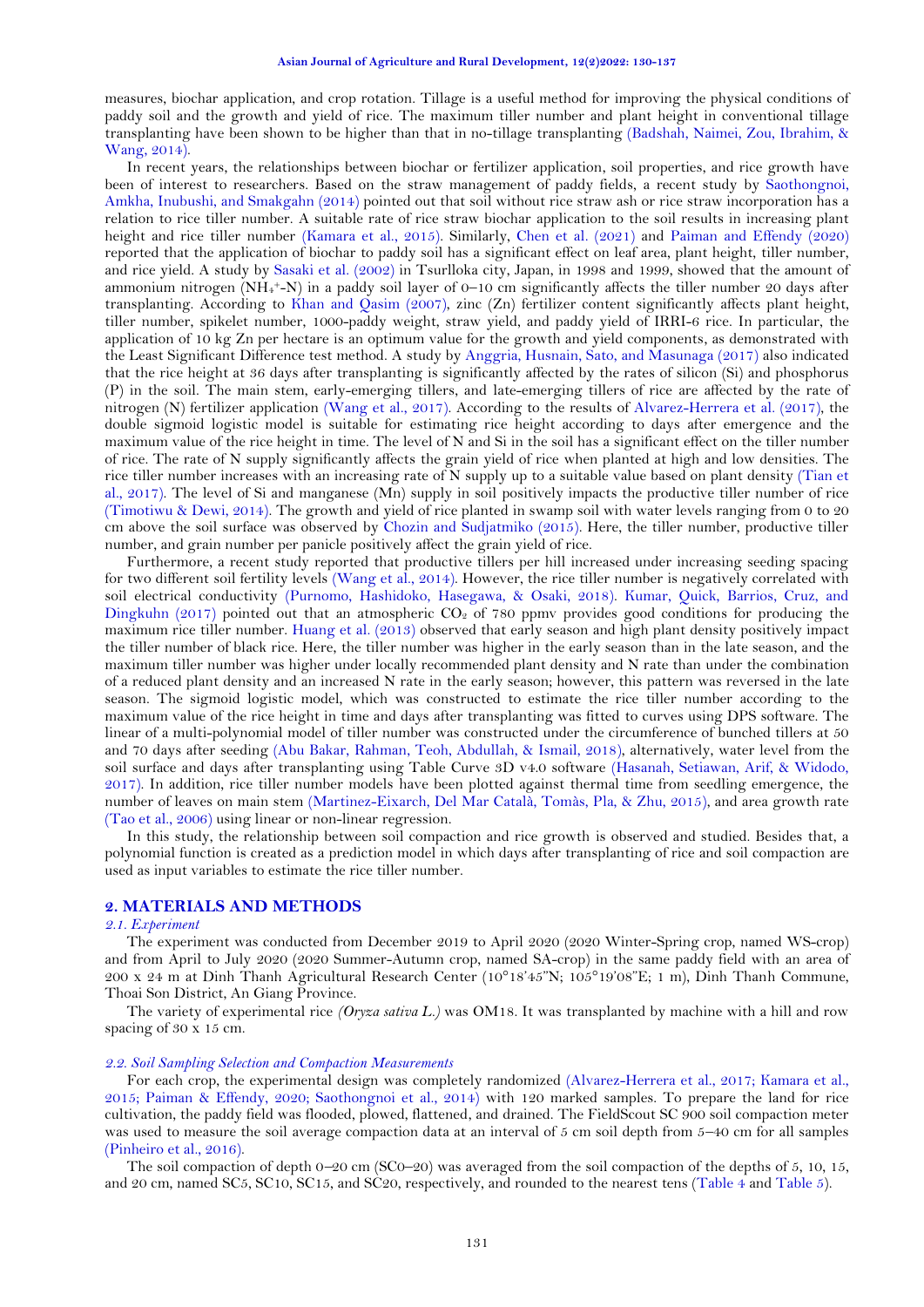#### *2.3. Rice Growth Measurements*

Rice growth, including rice height and rice tiller number, was measured by sampling from 120 selected points in the WS-crop and the SA-crop and was recorded at 8, 25, 39, and 7, 24, 38 days after transplanting (DAT), named height8D, tillers8D, height25D, tillers25D, height39D, tillers39D, and height7D, tillers7D, height24D, tillers24D, height38D, tillers38D, respectively. The tiller number per square meter was calculated using the average recorded actual rice tiller number (including main stems) of four representative plants at each point [\(Chen et al., 2021\)](#page-6-2) [\(Table](#page-2-0)  [1\)](#page-2-0)*.* The plant height was measured from the ground to the tip of the highest leaves [\(Anggria et al., 2017\)](#page-6-5) and rice tillers with at least three leaves were counted.

### *2.4. Data Analyses*

Data were pre-processed using Microsoft Excel 2016 [\(Nielsen, 2016\)](#page-7-17). The Pearson correlation coefficient test method [\(Ghosh & Devi, 2019\)](#page-7-18) was used to compare the means and standard deviations of the compaction of the soil layers and evaluate the correlation between soil compaction and rice growth using SPSS software [\(Field, 2009\)](#page-7-19).

#### *2.5. Application of Regression Models*

The non-linear regression method was used to construct the prediction model of rice tiller number for the collected data by using the Curve Fitting application in Matlab software [\(Zielesny, 2011\)](#page-7-20). Rice tiller numbers from other collected data sets were used to add the DAT variable to the model. The mathematical model is a function that varies with the SC0–20 of the following form:

 $y = f(x,t)$  (1)

where *y* is rice tiller number (/ m<sup>2</sup>), *x* is the SC0–20 (kPa), and *t* is the DAT (day).

# **3. RESULTS AND DISCUSSION**

## *3.1. Statistical Analyses of Soil Compaction and Rice Growth*

The results of the statistical analyses of soil compaction are shown in [Figure](#page-2-1) 1*.* The compaction value increases slightly in the lower 5–10 and 30–40 cm and increases rapidly in the 10–30 cm layer. This finding is similar to the result of the study by [Pinheiro et al. \(2016\)](#page-7-4), where soil compaction with/without subsoiling was shown to increase from 2.755–3.46/3.674–4.108 kPa due to increasing soil depth (0–40 cm).

The means and standard deviations of rice growth in the WS-crop and the SA-crop are shown in the left and right half of [Table 1,](#page-2-0) respectively. The mean values of the tiller number and the rice height in the three data collections of the WS/SA-crop all increased along with the DAT; specifically, these were 125.55/123, 348.15/299.4, 482.4/436.05, and 21.54/21.3, 48.65/59.33, 64.95/74.68, respectively. There was also an insignificant difference between the mean values of the WS-crop and SA-crop. The standard deviation of the tiller number was very high; however, for the rice height, it was low.



**Figure 1.** Soil compaction in the WS-crop (A) and the SA-crop (B).

**Table 1.** The means and standard deviations of rice growth in the WS-crop and SA-crop.

<span id="page-2-1"></span><span id="page-2-0"></span>

| WS-Crop                                    | Mean   | <b>Std. Deviation</b> | <b>SA-crop</b>                            | Mean   | <b>Std. Deviation</b> |  |
|--------------------------------------------|--------|-----------------------|-------------------------------------------|--------|-----------------------|--|
| Tillers 8D $\frac{\text{m}}{\text{m}^2}$   | 125.55 | 60.11                 | Tillers7D $\frac{1}{m^2}$                 | 123    | 48.91                 |  |
| Tillers 25D $\left(\frac{m^2}{m^2}\right)$ | 348.15 | 125.61                | Tillers24D $\left(\frac{m^2}{m^2}\right)$ | 299.4  | 119.08                |  |
| Tillers 39D $\frac{\gamma m^2}{2}$         | 482.4  | 173.38                | Tillers $85D/(m^2)$                       | 436.05 | 114.12                |  |
| HeightsD (cm)                              | 21.54  | 2.62                  | Height $7D$ (cm)                          | 21.3   | 3.65                  |  |
| Height $25D$ (cm)                          | 48.65  | 4.4                   | Height24D (cm)                            | 59.33  | 6.31                  |  |
| Height $39D$ (cm)                          | 64.95  | 4.75                  | Height38D (cm)                            | 74.68  | 8.5                   |  |

## *3.2. The Effect of Soil Compaction on Rice Growth*

The degree of association between the collected data of the WS-crop and the SA-crop was analyzed using the Pearson correlation coefficient test, as shown in [Table 2](#page-3-0) and [Table 3.](#page-3-1)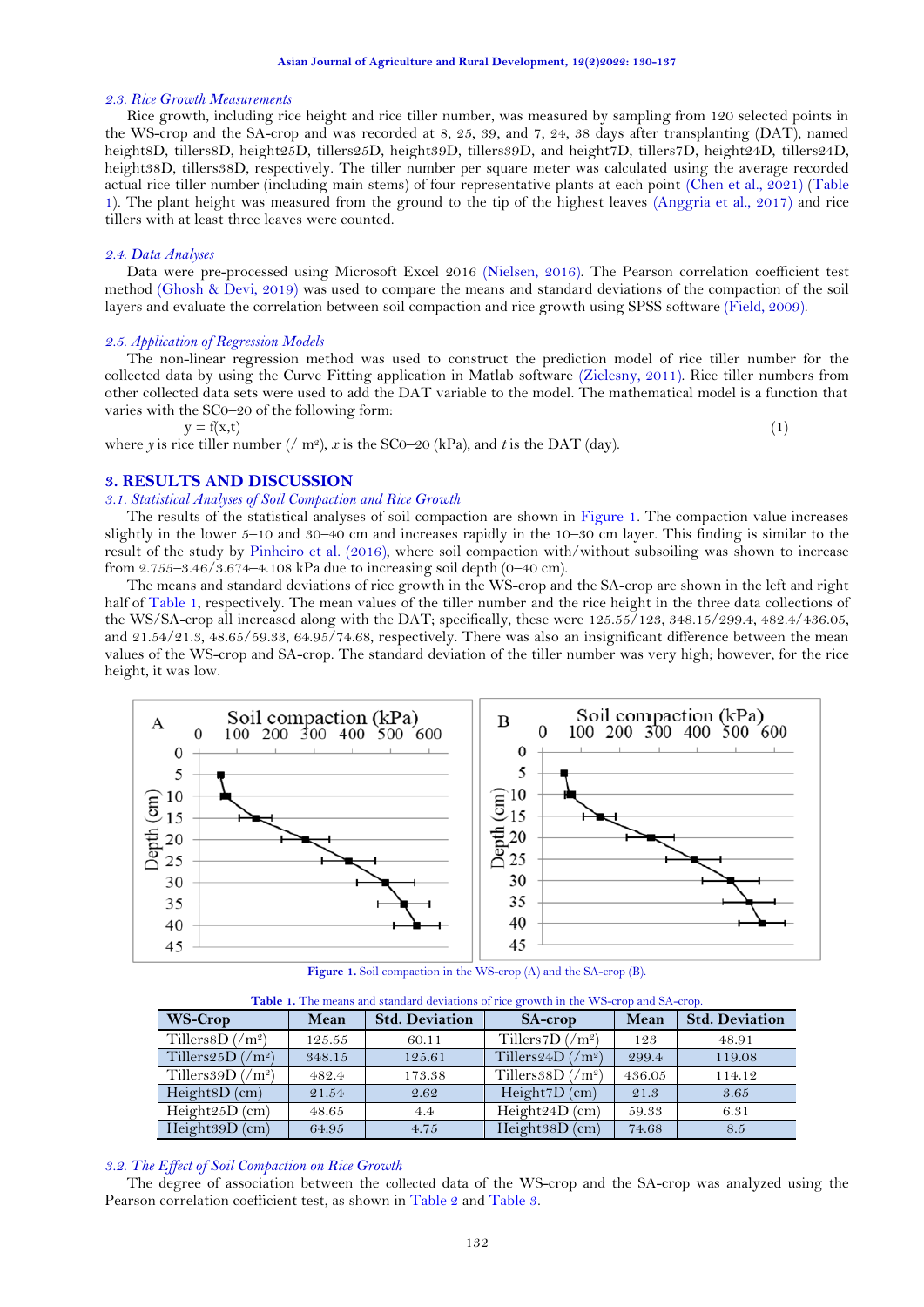## **Asian Journal of Agriculture and Rural Development, 12(2)2022: 130-137**

[Table 2](#page-3-0) illustrates that at a 1% significance level, there are significant positive correlations between the SC15, SC20, SC25, SC0–20, and the tillers25D/tillers39D with correlation coefficients of 0.248/0.371, 0.282/0.405, 0.254/0.268, 0.288/0.431 (the highest correlation coefficients), as well as a positive correlation between SC10, SC30 and the tillers39D. A significant negative correlation with correlation coefficients of 0.287, 0.28, and 0.286 was found between SC20, SC25, SC0-20, and the height8D. Meanwhile, none of the soil compaction values correlate with tillers8D, height25D, and height39D.

As can be seen in [Table 3,](#page-3-1) the compaction of the soil layers at 10, 15, 20, and  $0-20$  cm were positively correlated with tillers24D and tillers38D at a 1% significance level with correlation coefficients of 0.281, 0.333, 0.333, 0.377 and 0.247, 0.271, 0.269, 0.306, respectively. There was a negative correlation at a 1% significance level with low coefficients  $(0.276/0.257)$  between the soil compaction of the soil layers  $10/0-20$  cm and the heights8D.

Table 2. The correlation between soil compaction and rice growth in the WS-crop (n=120).

<span id="page-3-0"></span>

| Item           | Tillers8D<br>$\gamma$ m <sup>2</sup> ) | Tillers25D<br>$\gamma$ m <sup>2</sup> ) | Tillers39D<br>$1/m^2$ | Height8D<br>$\mathbf{(cm)}$ | Height25D<br>$\rm (cm)$ | Height39D<br>(cm) |
|----------------|----------------------------------------|-----------------------------------------|-----------------------|-----------------------------|-------------------------|-------------------|
|                |                                        |                                         |                       |                             |                         |                   |
| $SC5$ (kPa)    | 0.038                                  | 0.165                                   | $0.179*$              | $-0.137$                    | $-0.004$                | $-0.096$          |
| SC10 (kPa)     | 0.095                                  | 0.136                                   | $0.248***$            | $-0.172$                    | $-0.069$                | $-0.060$          |
| $SC15$ (kPa)   | 0.045                                  | $0.248***$                              | $0.371***$            | $-0.231*$                   | $-0.051$                | $-0.092$          |
| SC20 (kPa)     | 0.074                                  | $0.282***$                              | $0.405***$            | $-0.287***$                 | $-0.126$                | $-0.108$          |
| $SC25$ (kPa)   | 0.063                                  | $0.254***$                              | $0.268***$            | $-0.280$ <sup>**</sup>      | $-0.057$                | $-0.165$          |
| SC30 (kPa)     | 0.061                                  | $0.190*$                                | $0.263***$            | $-0.203*$                   | 0.024                   | $-0.048$          |
| $SC35$ (kPa)   | 0.027                                  | 0.139                                   | 0.152                 | $-0.110$                    | 0.056                   | $-0.064$          |
| SC40 (kPa)     | 0.050                                  | 0.119                                   | 0.118                 | $-0.146$                    | 0.050                   | $-0.072$          |
| $SCO-20$ (kPa) | 0.075                                  | $0.288***$                              | $0.431***$            | $-0.286**$                  | $-0.099$                | $-0.108$          |

Note: \*,\*\*. Correlation is significant at the 0.05, 0.01 level (2-tailed).

## Table 3. The correlation between soil compaction and rice growth in the SA-crop (n=120).

<span id="page-3-1"></span>

|                | <b>Tillers7D</b> | Tillers24D   | Tillers38D      | Height7D   | Height24D  | Height38D   |
|----------------|------------------|--------------|-----------------|------------|------------|-------------|
| Item           | $\frac{m^2}{2}$  | $1/m^2$      | $\frac{m^2}{2}$ | $\rm (cm)$ | $\rm (cm)$ | $\rm (cm)$  |
| $SC5$ (kPa)    | 0.067            | 0.065        | 0.033           | 0.033      | $-0.042$   | $-0.078$    |
| SC10 (kPa)     | $-0.040$         | $0.281***$   | $0.247***$      | 0.111      | $-0.136$   | $-0.276***$ |
| $SC15$ (kPa)   | $-0.075$         | $0.333***$   | $0.271***$      | 0.088      | $-0.189*$  | $-0.206*$   |
| SC20 (kPa)     | $-0.040$         | $0.333^{**}$ | $0.269***$      | 0.012      | $-0.132$   | $-0.202*$   |
| $SC25$ (kPa)   | $-0.026$         | $0.202*$     | $0.196*$        | 0.065      | $-0.047$   | $-0.105$    |
| SC30 (kPa)     | $-0.015$         | 0.111        | 0.144           | 0.056      | $-0.046$   | $-0.074$    |
| $SC35$ (kPa)   | $-0.027$         | 0.057        | 0.097           | $-0.021$   | $-0.059$   | $-0.076$    |
| $SC40$ (kPa)   | $-0.038$         | 0.094        | 0.136           | $-0.055$   | $-0.072$   | $-0.097$    |
| $SCO-20$ (kPa) | $-0.061$         | $0.377***$   | $0.306***$      | 0.064      | $-0.178$   | $-0.257**$  |

**Note:** \*.\*\*. Correlation is significant at the 0.05, 0.01 level (2-tailed).

## **Table 4.** Statistical analyses of average rice growth according to SC0–20 in the WS-crop.

<span id="page-3-2"></span>

| Sample number<br>(percentage (%)) | Compaction of<br>$0-20$ cm soil<br>layer (kPa) | <b>Tillers</b><br>8D<br>(m <sup>2</sup> ) | <b>Tillers</b><br>25D<br>$\frac{1}{2}$ | <b>Tillers</b><br>39D<br>$\frac{m^2}{2}$ | <b>Height8</b><br>$D$ (cm) | Height2<br>$5D$ (cm) | Height <sup>3</sup><br>$9D$ (cm) |
|-----------------------------------|------------------------------------------------|-------------------------------------------|----------------------------------------|------------------------------------------|----------------------------|----------------------|----------------------------------|
| 1(0.83)                           | 60                                             | 72                                        | 288                                    | 324                                      | 19.5                       | 41                   | 60                               |
| 8(6.67)                           | 70                                             | 92.25                                     | 292.5                                  | 416.25                                   | 22.12                      | 48.62                | 68.25                            |
| 11(9.17)                          | 80                                             | 140.73                                    | 345.27                                 | 427.09                                   | 24.09                      | 52.55                | 66.45                            |
| 10(8.33)                          | 90                                             | 127.8                                     | 351                                    | 451.8                                    | 22.95                      | 49.05                | 67                               |
| 11(9.17)                          | 100                                            | 160.36                                    | 279.82                                 | 384.55                                   | 21.59                      | 49.41                | 61.55                            |
| 10(8.33)                          | 110                                            | 97.2                                      | 282.6                                  | 399.6                                    | 20.75                      | 46.5                 | 65.3                             |
| 3(2.5)                            | 120                                            | 114                                       | 324                                    | 426                                      | 23                         | 52.67                | 64.67                            |
| 7(5.83)                           | 130                                            | 110.57                                    | 303.43                                 | 385.71                                   | 21.43                      | 46.86                | 63.43                            |
| 9(7.5)                            | 140                                            | 126                                       | 346                                    | 452                                      | 21.89                      | 47.72                | 66.78                            |
| 7(5.83)                           | 150                                            | 102.86                                    | 360                                    | 506.57                                   | 20.57                      | 46.64                | 63.43                            |
| 8(6.67)                           | 160                                            | 137.25                                    | 357.75                                 | 519.75                                   | 21.75                      | 47.88                | 65.38                            |
| 5(4.17)                           | 170                                            | 129.6                                     | 370.8                                  | 579.6                                    | 21.7                       | 49                   | 64                               |
| 7(5.83)                           | 180                                            | 144                                       | 416.57                                 | 637.71                                   | 18.64                      | 48.5                 | 64.29                            |
| 5(4.17)                           | 190                                            | 104.4                                     | 374.4                                  | 478.8                                    | 20.6                       | 51.4                 | 65.4                             |
| 3(2.5)                            | 200                                            | 126                                       | 432                                    | 672                                      | 21.33                      | 49.83                | 62.67                            |
| 5(4.17)                           | 210                                            | 108                                       | 525.6                                  | 658.8                                    | 20.8                       | 48.9                 | 64                               |
| 2(1.67)                           | 220                                            | 162                                       | 432                                    | 594                                      | 18.75                      | 46.25                | 59                               |
| 2(1.67)                           | 240                                            | 180                                       | 333                                    | 585                                      | 21                         | 47                   | 69.5                             |
| 3(2.5)                            | 250                                            | 138                                       | 432                                    | 606                                      | 20.83                      | 49.67                | 66.33                            |
| 2(1.67)                           | 260                                            | 180                                       | 351                                    | 621                                      | 19.25                      | 43                   | 64                               |
| 1(0.83)                           | 280                                            | 72                                        | 252                                    | 558                                      | 25                         | 50                   | 62                               |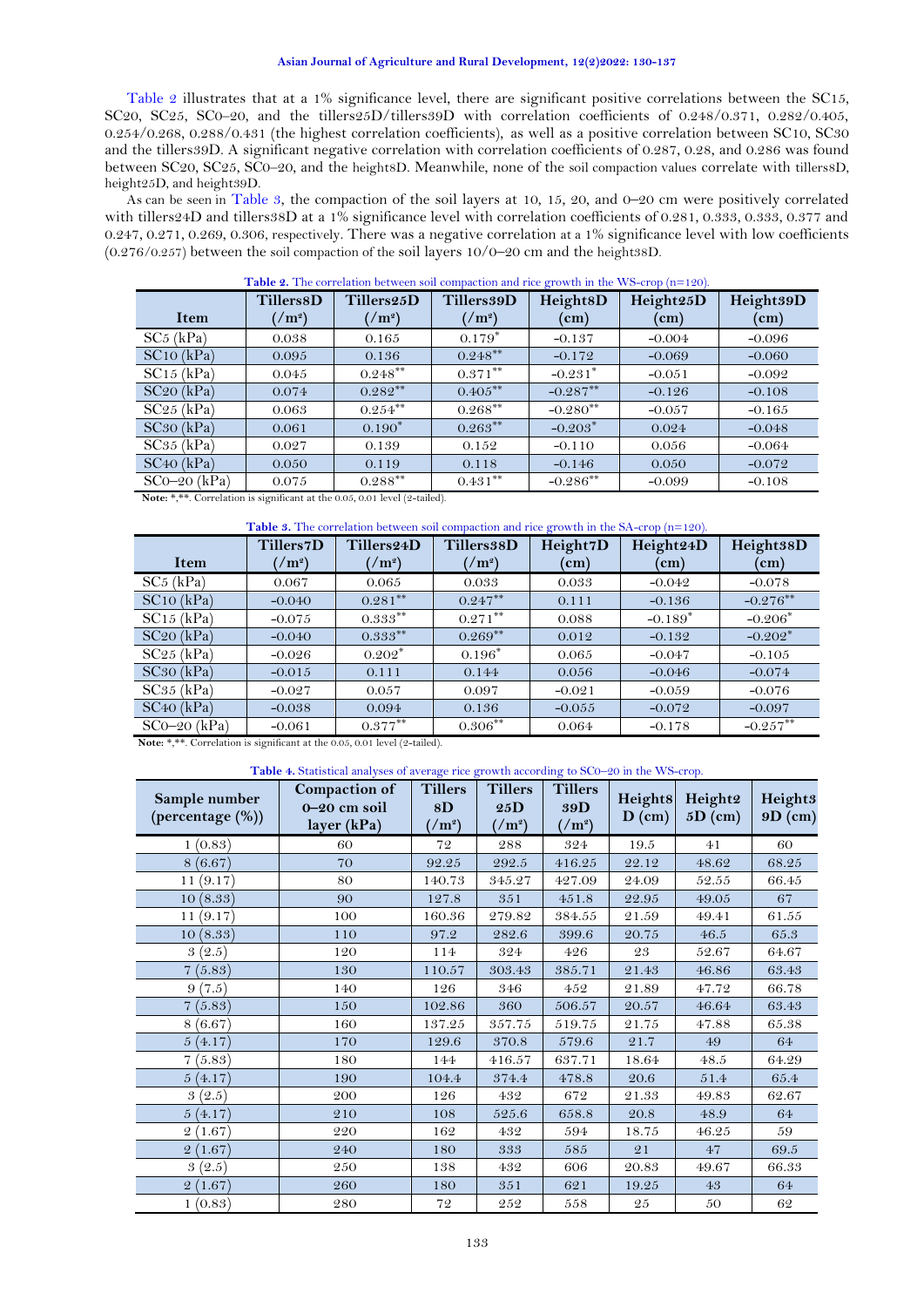### *3.3. Establishment of Prediction Models for the Number of Rice Tillers*

The compaction of the soil layer is selected as the input parameter for the mathematical models to predict the number of rice tillers. Rounded to the nearest tens of SC0–20, the statistical analyses of rice growth according to SC0–20 in the WS-crop and the SA-crop are shown in [Table 4](#page-3-2) and [Table 5,](#page-4-0) respectively. It can be seen that the values of rice tiller number and plant height significantly and insignificantly differed among the 120 samples for each crop. The values of tillers8D/tillers7D, tillers25D/tillers24D, and tillers39D/tillers38D ranged between 72/99 and 180/156, 252/234 and 525.6/486, and 324/356.4 and 672/558 tillers/m<sup>2</sup> . The height8D/height7D, height25D/height24D, and height39D/height38D values ranged from 18.64/17.28 to 25/24.98, 41/51.5 to 52.67/64, and 59/61 to 69.5/89.67 cm. In general, as soil compaction increased, the rice tiller number increased, at the cost of a slight decrease in plant height.

<span id="page-4-0"></span>

| Sample number<br>(percentage (%)) | Compaction of<br>$0-20$ cm soil<br>layer (kPa) | <b>Tillers</b><br>7D<br>$1/m^2$ | <b>Tillers</b><br>24D<br>$1/m^2$ | <b>Tillers</b><br>38D<br>$\rm \left(\right /m^{2}\right)$ | Height7<br>$D$ (cm) | Height2<br>$4D$ (cm) | Height <sub>3</sub><br>$8D$ (cm) |
|-----------------------------------|------------------------------------------------|---------------------------------|----------------------------------|-----------------------------------------------------------|---------------------|----------------------|----------------------------------|
| 6(5)                              | 90                                             | 150                             | 252                              | 408                                                       | 17.28               | 58.67                | 72.5                             |
| 3(2.5)                            | 100                                            | 156                             | 306                              | 426                                                       | 22.9                | 63.67                | 78                               |
| (2.5)<br>3                        | 110                                            | 126                             | 258                              | 450                                                       | 21.5                | 60.33                | 76.33                            |
| 4(3.33)                           | 120                                            | 112.5                           | 234                              | 369                                                       | 22.25               | 60.75                | 75.5                             |
| 3(2.5)                            | 130                                            | 126                             | 240                              | 408                                                       | 23.23               | 64                   | 89.67                            |
| 3(2.5)                            | 140                                            | 162                             | 288                              | 450                                                       | 20.77               | 61                   | 78.33                            |
| 12(10)                            | 150                                            | 102                             | 259.5                            | 397.5                                                     | 20.22               | 60.33                | 76.25                            |
| 4(3.33)                           | 160                                            | 108                             | 247.5                            | 409.5                                                     | 21.48               | 63                   | 79                               |
| 12(10)                            | 170                                            | 123                             | 271.5                            | 408                                                       | 22.18               | 58.58                | 74.17                            |
| 3(2.5)                            | 180                                            | 102                             | 270                              | 360                                                       | 19.17               | 57.67                | 70.67                            |
| (9.17)<br>11                      | 190                                            | 134.18                          | 279.82                           | 418.91                                                    | 22.12               | 60.09                | 76.91                            |
| 5(4.17)                           | 200                                            | 100.8                           | 241.2                            | 356.4                                                     | 24.98               | 55.2                 | 70.4                             |
| 8(6.67)                           | 210                                            | 119.25                          | 274.5                            | 407.25                                                    | 20.42               | 60.62                | 76.88                            |
| 3<br>(2.5)                        | 220                                            | 162                             | 312                              | 486                                                       | 22.43               | 60                   | 76                               |
| (2.5)<br>3                        | 230                                            | 132                             | 312                              | 456                                                       | 21.6                | 61.33                | 75                               |
| 8(6.67)                           | 240                                            | 112.5                           | 342                              | 470.25                                                    | 21.54               | 62                   | 78.5                             |
| (9.17)<br>11                      | 250                                            | 116.18                          | 348.55                           | 479.45                                                    | 20.28               | 55                   | 70.82                            |
| 6(5)                              | 260                                            | 123                             | 375                              | 504                                                       | 21.67               | 57                   | 69.5                             |
| 3(2.5)                            | 270                                            | 156                             | 372                              | 516                                                       | 23.17               | 62                   | 73.67                            |
| 3(2.5)                            | 280                                            | 132                             | 432                              | 558                                                       | 21.47               | 59.33                | 72.67                            |
| (1.67)<br>$\mathfrak{D}$          | 300                                            | 99                              | 378                              | 504                                                       | 19.6                | 51.5                 | 67                               |
| 1(0.83)                           | 320                                            | 126                             | 486                              | 558                                                       | 21.2                | 58                   | 65                               |
| 1(0.83)                           | 340                                            | 108                             | 450                              | 558                                                       | 19.8                | 56                   | 61                               |
| 2(1.67)                           | 360                                            | 117                             | 378                              | 468                                                       | 21.05               | 57.5                 | 67.5                             |

**Table 5.** Statistical analyses of average rice growth according to SC0–20 in the SA-crop.

<span id="page-4-3"></span><span id="page-4-1"></span>According to the results shown in [Table 2](#page-3-0) and [Table 3,](#page-3-1) the SC0–20 had a strong correlation with the number of rice tillers in the two crops' third data collection point. Traditional mathematical models were utilized to evaluate the suitability of the prediction models for the number of rice tillers in the WS-crop and the SA-crop at the third data collection point, as shown in [Equation](#page-4-1) 2 and Equation 4. Non-linear regression methods were used [\(Zhang &](#page-7-21)  [Ordóñez, 2012\)](#page-7-21) with the application of the Curve Fitting Tool in Matlab software [\(Zielesny, 2011\)](#page-7-20). The coefficients of the model were determined using the Levenberg-Marquardt optimization algorithm. The coefficients of the rice tiller number prediction models are presented in [Table 6.](#page-4-2) The correlation coefficient  $(R^2)$  and the Mean Absolute Error (RMSE) values of the *yws* and *y*<sub>*SA*</sub> established models for two crops were 0.9751, 14.59 and 0.9666, 9.084, respectively. It can be noted that the  $R^2$  values were high and the RMSE values were low, indicating a good fit for the two *y*<sub>*WS*</sub>, y<sub>*SA*</sub> models. Data collected at the first and second data collection points (8/7 and 25/24 DAT) were used to build the part of the model that changes according to the DAT, as shown in [Equation](#page-4-3) 3 an[d Equation 5](#page-4-4)*.*

<span id="page-4-4"></span>

| $y_{WSt3} = a_1x^3 + b_1x^2 + c_1x + d_1$                                                                                                                                  |     | $\overline{2}$ |
|----------------------------------------------------------------------------------------------------------------------------------------------------------------------------|-----|----------------|
| $y_{\rm WS} = (a_1x^3 + b_1x^2 + c_1x + d_1)(0.987-(0.000987(39-t)))^{(39-t)}$                                                                                             | (3) |                |
| $y_{\text{SAt3}} = a_2x^3 + b_2x^2 + c_2x + d_2$                                                                                                                           |     | (4)            |
| $ys_A = (a_2x^3 + b_2x^2 + c_2x + d_2)(0.987-(0.000987(38-t)))^{(38-t)}$                                                                                                   |     | (5)            |
| Where $y_{\text{wss}_2}$ , $y_{\text{w}}$ and $y_{\text{wss}_2}$ , $y_{\text{y}}$ are the number of rice tillers (tillers / m <sup>2</sup> ) in the WS-crop and the SA-cro |     |                |

<span id="page-4-2"></span>Where *yWSt3, yWS* and *ySAt3, ySA* are the number of rice tillers (tillers / m2) in the WS-crop and the SA-crop at the third data collection point (39/38 DAT), any time of data collection; *a, b, c,* and *d* are the coefficients of functions; *x* is the SC0*–*20 (kPa); and *t* is the DAT (day).

**Table 6.** Regression results of the rice tiller number prediction models at the third data collection point.

| Model      | u             |         |          | u     | $\mathbf{R}^2$ | <b>RMSE</b> |
|------------|---------------|---------|----------|-------|----------------|-------------|
| $Vw_s$     | $-0.000261$   | 0.1291  | $-18.01$ | 1166  | 0.9751         | 14.59       |
| $\nu_{SA}$ | $-3.715e-0.5$ | 0.02665 | $-5.291$ | 716.8 | 0.9666         | 9.084       |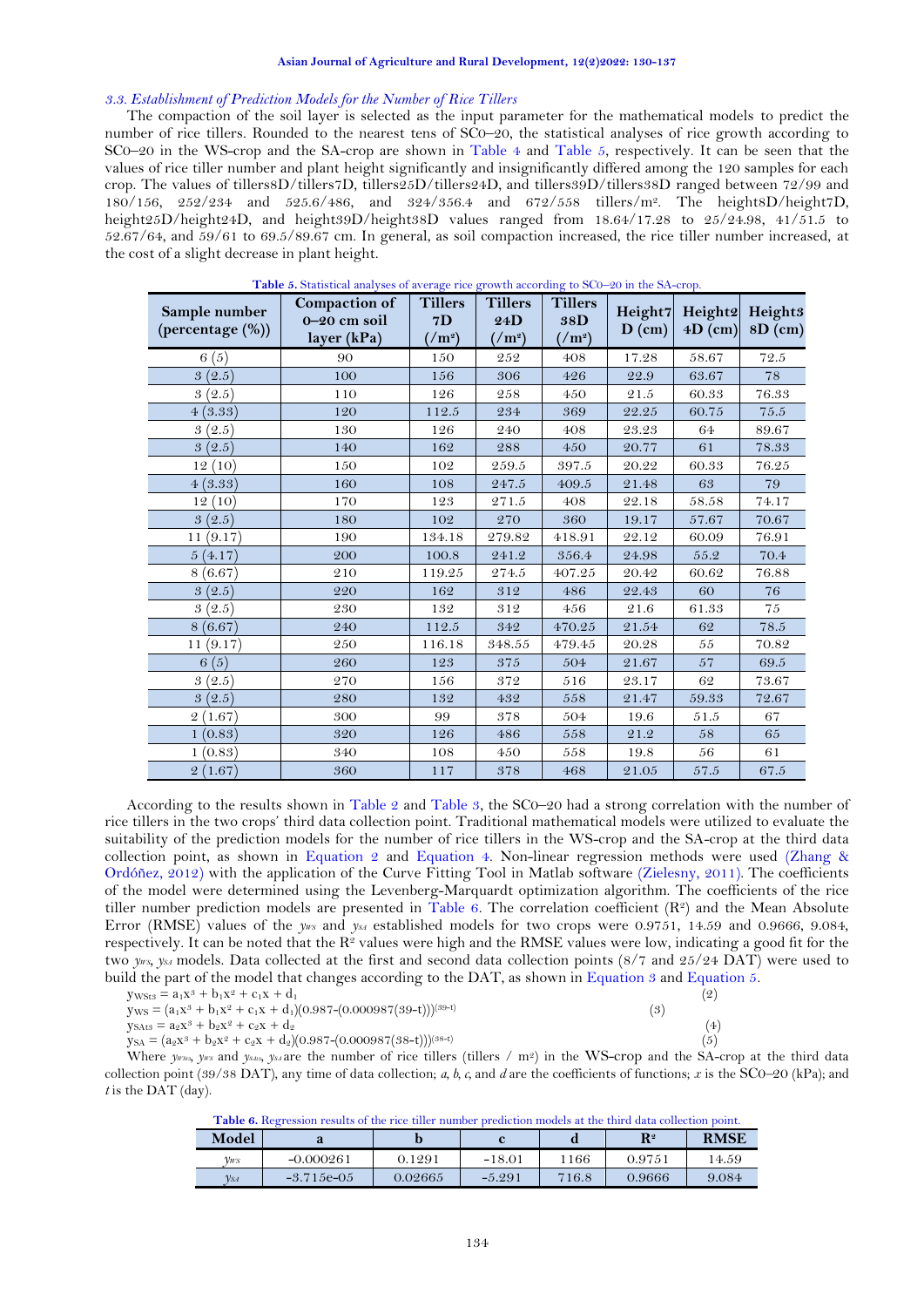## **Asian Journal of Agriculture and Rural Development, 12(2)2022: 130-137**

Having established the prediction models, the estimated values of the number of rice tillers in the WS-crop and the SA-crop are shown in [Figure](#page-5-0) 2 and [Figure](#page-5-1) 3. These values tend to increase according to a polynomial pattern with the increase in measured SC0–20 for the two crops. Namely, after slowly decreasing, the number of rice tillers in the WS-crop and the SA-crop steadily increased in the case of the SC0–20 in the range from 100 to 230 and 150 to 340 kPa; after reaching the peak, it rapidly or slightly declined for the WS-crop or SA-crop, respectively. Meanwhile, high or low compaction of the 0–20 cm soil layer had a negative effect on the tillering of rice.

<span id="page-5-0"></span>

<span id="page-5-1"></span>The graphs of the number of rice tillers at the three data collection points are similar for both the WS-crop and the SA-crop. This was the basis for including a date-variable component into each model [Equation](#page-4-1) 2 and Equation 4,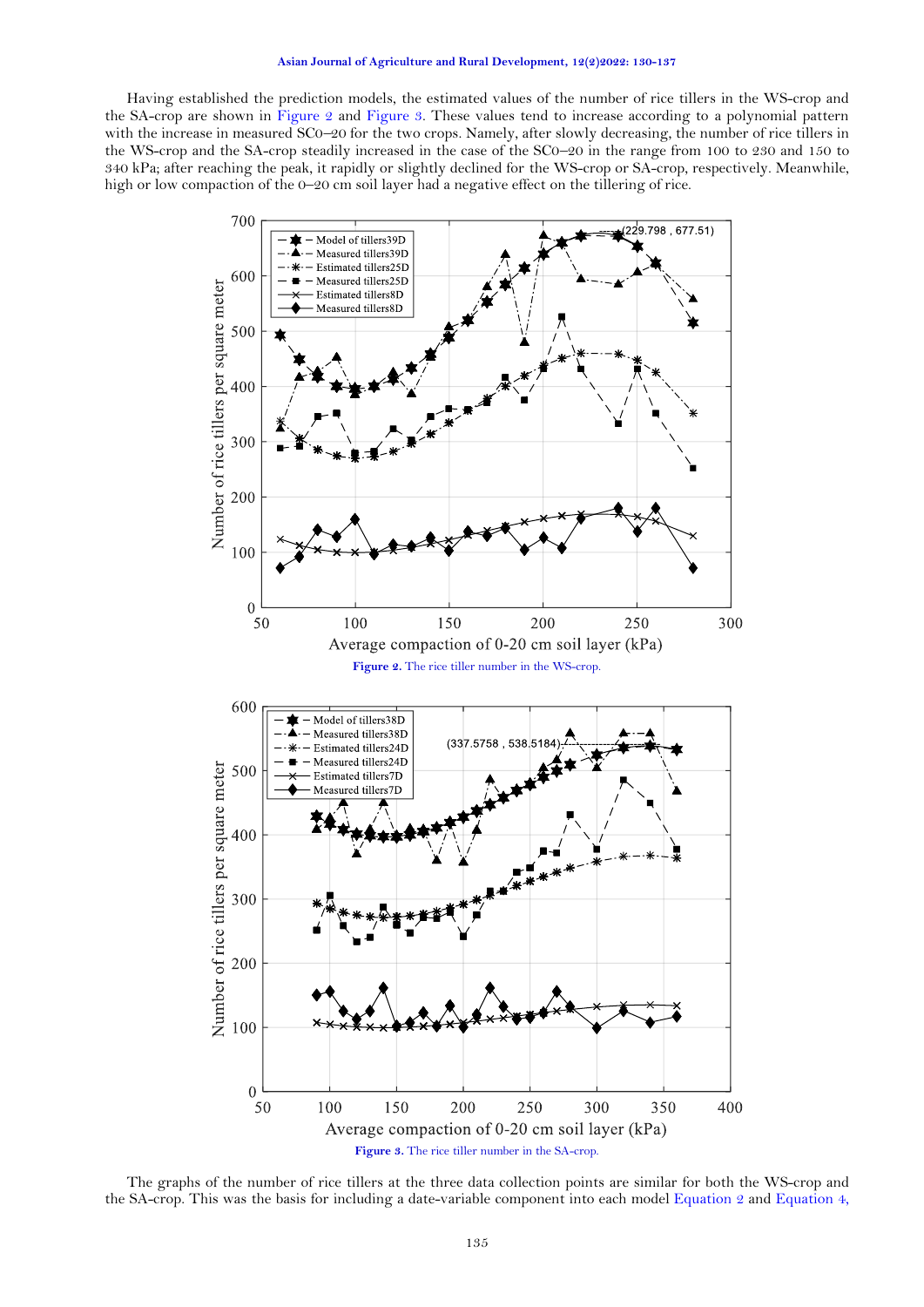resulting in [Equation](#page-4-3) 3 and [Equation 5.](#page-4-4) It means that the number of rice tillers at previous times is equal to the number of rice tillers at 39/38 DAT multiplied by the value of this component. The value of this component is a factor that varies and gradually increases from 0.25111 to 1 during the period from 8/7 to 39/38 DAT. The results of calculating the rice tiller numbers using the models of this study, which were consistent with the results of some of the above-mentioned studies, were a gradual increase in numbers during the vegetative phase of rice. The number of rice tillers increased rapidly at the tillering stage until it reached a peak between 35 and 42 DAT, after which it decreased slightly and remained stable after the late tillering stage [\(Chen et al., 2021;](#page-6-2) [Wang et al., 2014\)](#page-7-10).

The polynomial models were best fitted to the relationship between soil compaction and rice tiller numbers and showed significant direct relationships in both the WS-crop and the SA-crop  $(R^2 \text{ equal to } 0.9751 \text{ and } 0.9666)$ , as shown in [Table 6.](#page-4-2) The RMSE and Mean Absolute Error (MAE) values of the differences between all expected and predicted values using prediction models Equation 3 and Equation 5 are presented in [Table 7.](#page-6-7) The MAE of the yws and y<sub>SA</sub> models at 8/7 and 25/24 DAT were 23.7164/17.1676 and 31.9711/23.5617 (19.21/12.87 and 9.07/7.81% of the mean of the actual rice tiller numbers), respectively. In addition, [Table 6](#page-4-2) and [Table 7](#page-6-7) show that the RMSE value between the estimated and measured rice tiller numbers in the WS-crop/SA-crop at 8/7, 25/24, and 39/38 DAT was 30.7289/23.3672, 42.8667/30.4656, and 14.59/9.084. These results illustrate that the values of the regression models were a good fit with the measured rice tiller data at the selected time of model building (39/38 DAT), while at previous times (25/24 and 8/7 DAT), the model's compatibility with the true values gradually decreased. Therefore, the yws and ysa polynomial models were reliable.

<span id="page-6-7"></span>

| Model        | <b>RMSE</b> | <b>MAE</b> | MAE / actual rice tiller number average $(\%)$ |
|--------------|-------------|------------|------------------------------------------------|
| $y_{W\!S t}$ | 30.7289     | 23.7164    | 19.21                                          |
| VWSt2        | 42.8667     | 31.9711    | 9.07                                           |
| $V_{SAtI}$   | 23.3672     | 17.1676    | 12.87                                          |
| $y_{SAt2}$   | 30.4656     | 23.5617    | 7.81                                           |

**Table 7.** The RMSE and MAE values of rice tiller number prediction models at the first and second data collection points.

Across Equation 3 and Equation 5*,* the highest rice tiller numbers of the WS-crop and SA-crop are about 678 and 539 tillers under 229.8 and 337.6 kPa of the SC0*–*20 values. It can be seen that the SC0*–*20 value of the WS-crop was lower than that of the SA-crop, whereas the highest rice tiller number of the WS-crop was higher than that of the SA-crop. This can be explained by the fact that the lowland was flooded with silt from major rivers about 2 months before the WS-crop, while this was not the case for the SA-crop. It can be seen that a soil compaction value about 70% higher than the mean is the most suitable for the tillering of rice.

# **4. CONCLUSIONS**

The soil compaction SC0–20 was positively and closely correlated with rice tiller number; however, it did not greatly affect the height of rice. The rice tiller number prediction models were established using polynomial regression methods for the WS-crop and SA-crop of 2020. They proved to be reliable and suitable models for predicting rice tiller numbers based on the SC0–20 from the surface and for times under 40 DAT. Rice tillered well when the SC0–20 was about 239.8 and 337.6 kPa.

**Funding:** This research is supported by the Can Tho University (Grant number: VN14-P6). **Competing Interests:** The authors declare that they have no competing interests. **Authors' Contributions:** All authors contributed equally to the conception and design of the study.

Views and opinions expressed in this study are those of the authors views; the Asian Journal of Agriculture and Rural Development shall not be responsible or answerable for any loss, damage, or liability, etc. caused in relation to/arising out of the use of the content.

## **REFERENCES**

- <span id="page-6-6"></span>Abu Bakar, B., Rahman, A., Teoh, C., Abdullah, M., & Ismail, R. (2018). Ambit determination method in estimating rice plant population density. *Food Research, 2*(2), 177-182.Available at: https://doi.org/10.26656/fr.2017.2(2).253.
- <span id="page-6-1"></span>Alvarez-Herrera, J. G., Pinzón-Gómez, L. P., & Vélez, J. E. (2017). Growth and production of rice (Oryza Sativa L.) under different fertilization plans with silicon. *Engineering and Research, 37*(1), 7-15.Available at: https://doi.org/10.15446/ing.investig.v37n1.59344.
- <span id="page-6-5"></span>Anggria, L., Husnain, H., Sato, K., & Masunaga, T. (2017). Release of silicon from silicate materials and its uptake by rice plant. *Indonesian Journal of Agricultural Science, 18*(2), 69-76.Available at: https://doi.org/10.21082/ijas.v18n2.2017.p69-76.
- <span id="page-6-4"></span>Badshah, M., Naimei, T., Zou, Y., Ibrahim, M., & Wang, K. (2014). Yield and tillering response of super hybrid rice Liangyoupeijiu to tillage and establishment methods. *The Crop Journal, 2*(1), 79-86.Available at: https://doi.org/10.1016/j.cj.2013.11.004.
- <span id="page-6-2"></span>Chen, X., Yang, S., Ding, J., Jiang, Z., & Sun, X. (2021). Effects of biochar addition on rice growth and yield under water-saving irrigation. *Water, 13*(2), 209.Available at: https://doi.org/10.3390/w13020209.
- <span id="page-6-3"></span>Chozin, M., & Sudjatmiko, S. (2015). Growth, yield components, and yield asscociations in rice grown on lowland swamp. 246– 249.
- <span id="page-6-0"></span>Do, T. B. T. (2021). Vietnam's rice exports: Opportunities and challenges. Vietnam Institute of Industrial and Trade Policy and Strategy. Retrieved from: https://vioit.org.vn/en/strategy-policy/vietnam-s-rice-exports--opportunities-andchallenges-4404.4144.html.